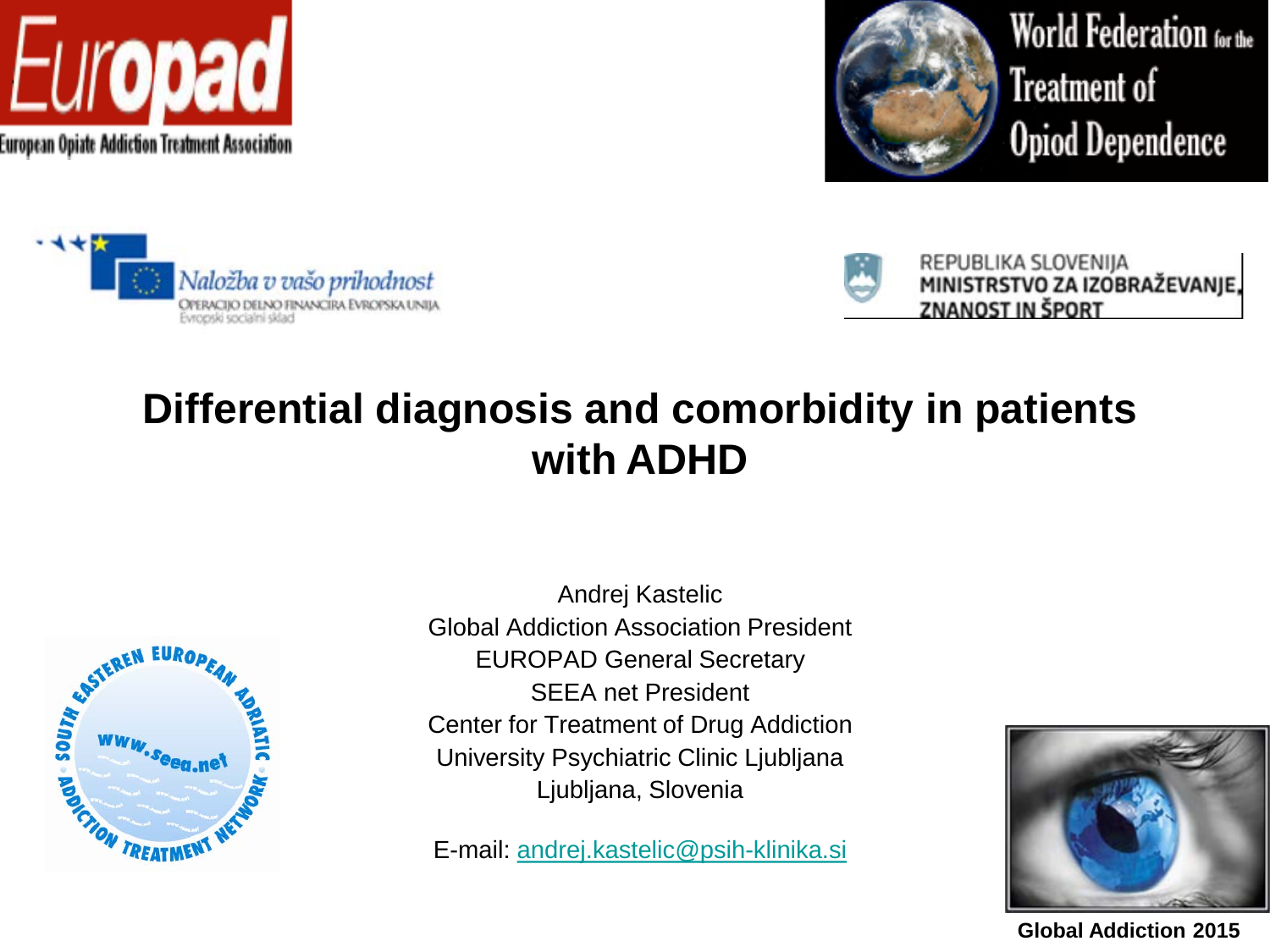# ATTENTION DEFICIT HYPERACTIVITY DISORDER





Jamie Oliver **Michael Phelps** 

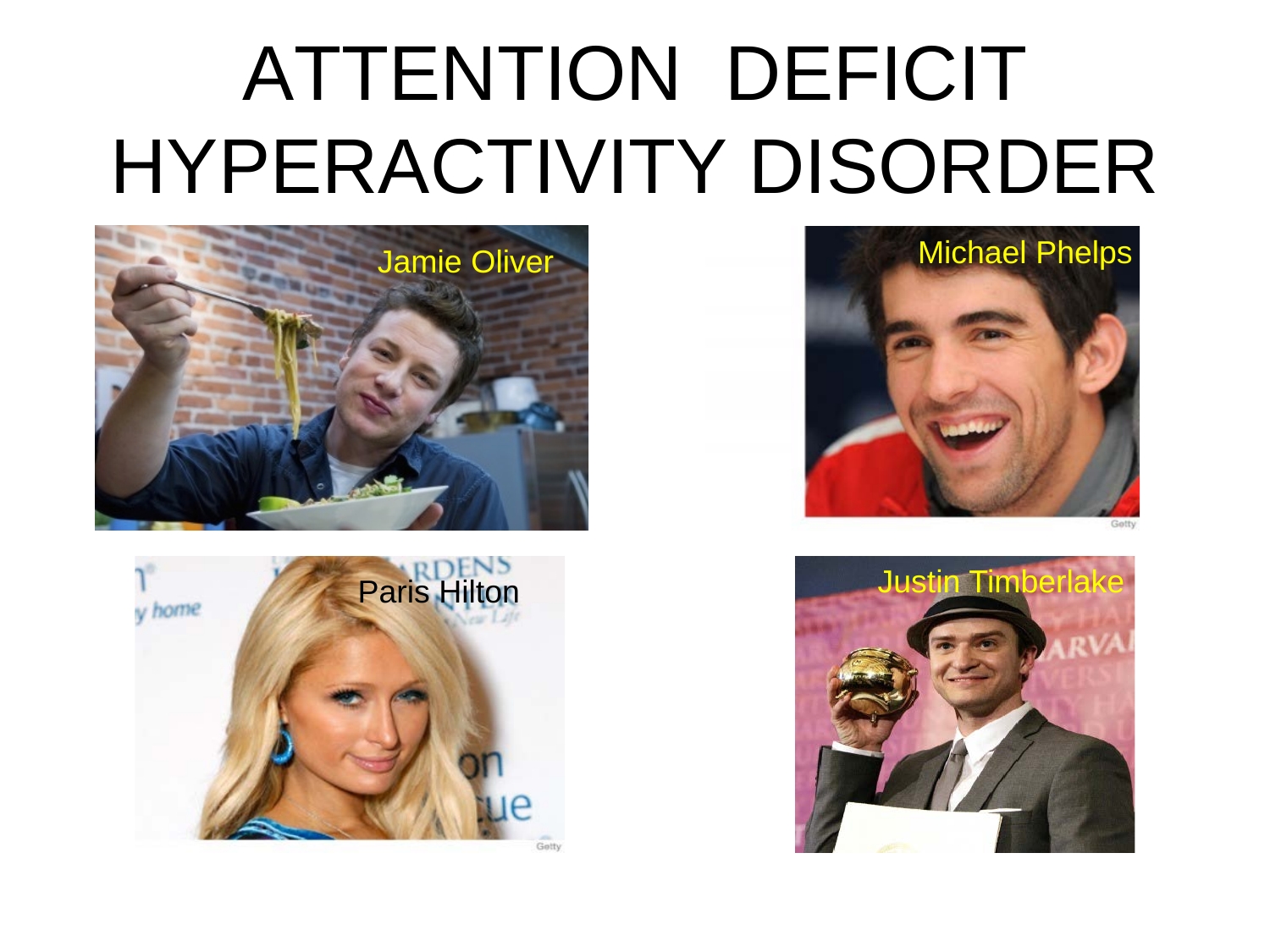#### **Heritability in the Range of Schizophrenia and Height**

| <b>ADHD Twin Studies</b>      | Schizophrenia Height |
|-------------------------------|----------------------|
| Hudziak 2000 <sup>1</sup>     |                      |
| Nadder 1998 <sup>2</sup>      |                      |
| Levy 1997 <sup>2</sup>        |                      |
| Sherman 1997 <sup>2</sup>     |                      |
| Silberg 1996 <sup>2</sup>     |                      |
| <b>Gjone 1996<sup>2</sup></b> |                      |
| Thapar 1995 <sup>2</sup>      |                      |
| Schmitz 1995 <sup>2</sup>     |                      |
| Edelbrock 1992 <sup>2</sup>   |                      |
| Gillis 1992 <sup>2</sup>      |                      |
| Goodman 1989 <sup>2</sup>     |                      |
| Willerman 1973 <sup>2</sup>   |                      |
|                               |                      |

**<sup>0</sup> 0.2 heritability <sup>4</sup> 0.6 0.8 <sup>1</sup>**

**1. Hudziak JJ, et al.** *Am Acad of Child and Adolesc Psychiatry* **2000;39(4):469-476. 2. Faraone SV, et al.** *Biol Psychiatry* **1998;44:951-958.**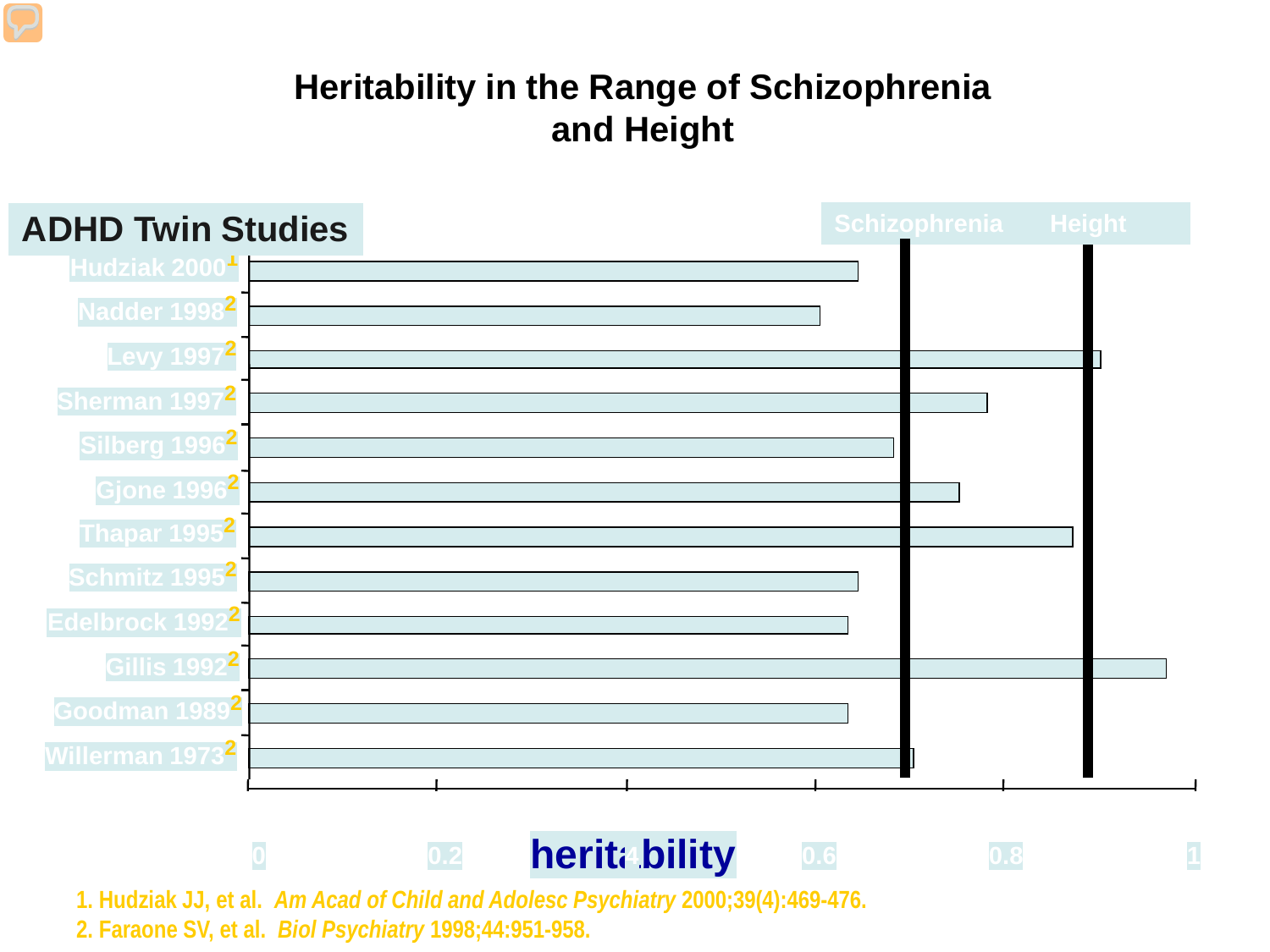# Symptoms

- Core symptoms
	- inatention impulsivness over-activity

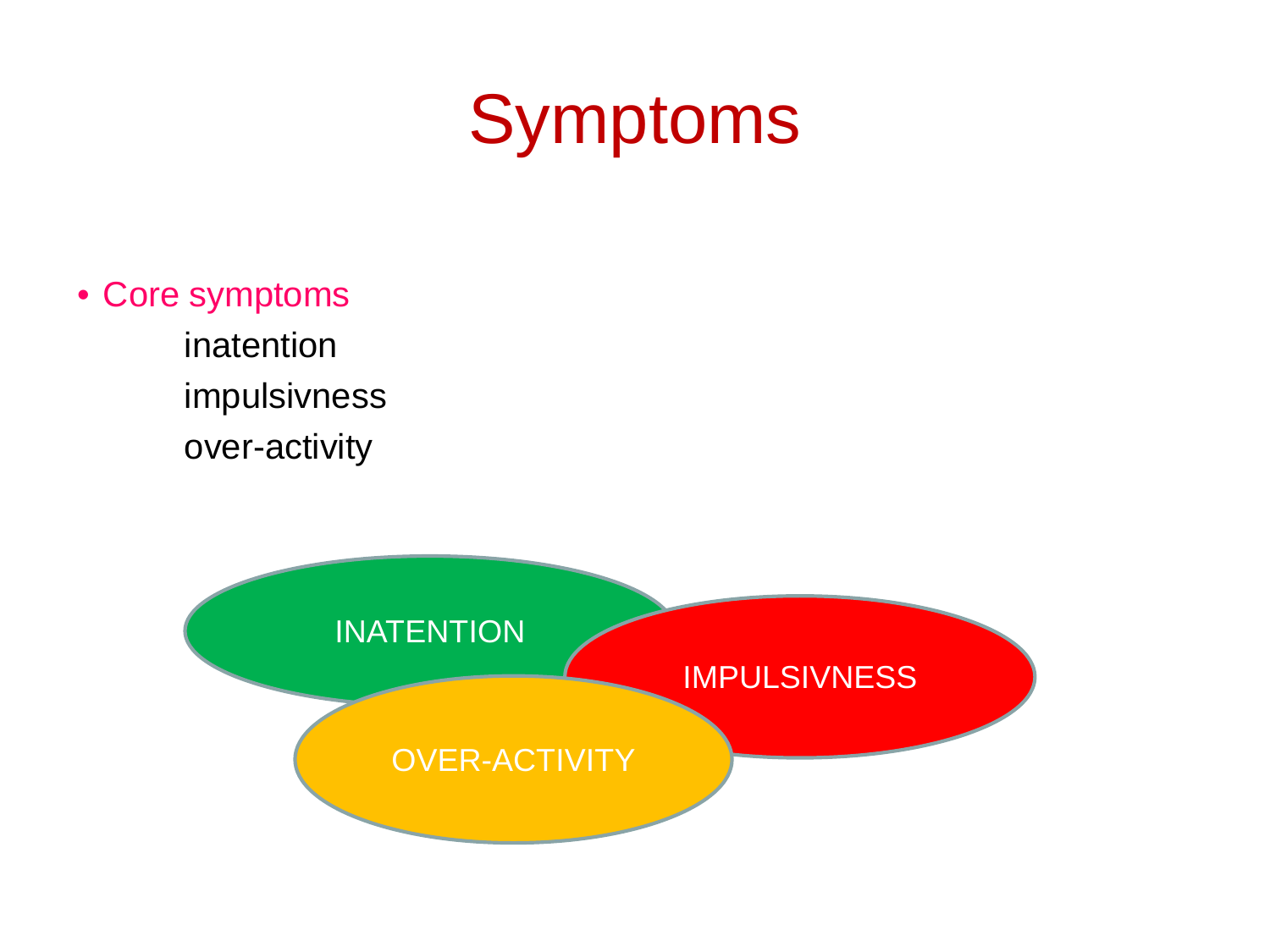- In children ADHD is 3-5 times more comon in boys than girls. In adults it is more closer to even,incresing in women and decreasing in men.
- The prevalence of ADHD in adults declines with age. Partly due to age related the client in the symptoms, tough some patients with ADHD in childhood meet fewer criteria as adults but have persistent symptoms - ADHD in partial remission under DSM 5.
- Over activity in adulthood declines more than attention deficit. There is more anxiety, attention deficit, presents more as inability to fulfill the tasks. Problems with employment, finances, interpersonal relationships including workplace, partnerships, divorces and specially as comorbidity of psychiatric disorders (depression, anxiety, substance abuse, including smoking).

Volkow N.D, Swanson J.M. Adult Attention Deficit-Hyperactivity Disorder. New Enlg J Med 2013; 369: 1935-44.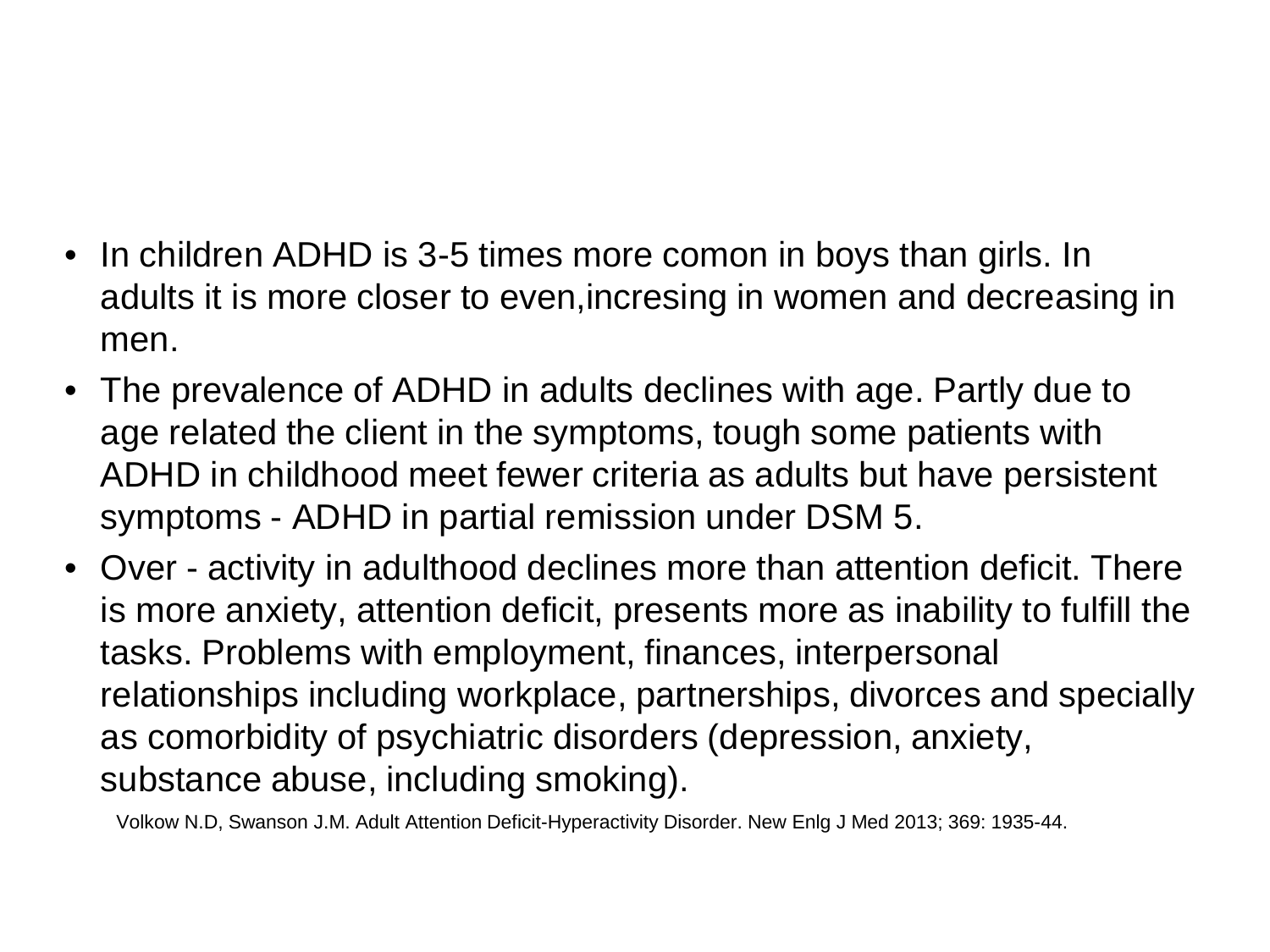# **Unmanaged Childhood ADHD May Give Rise to Increasing Complications**



Adapted from American Psychiatric Association, DSM-IV TR, 2000.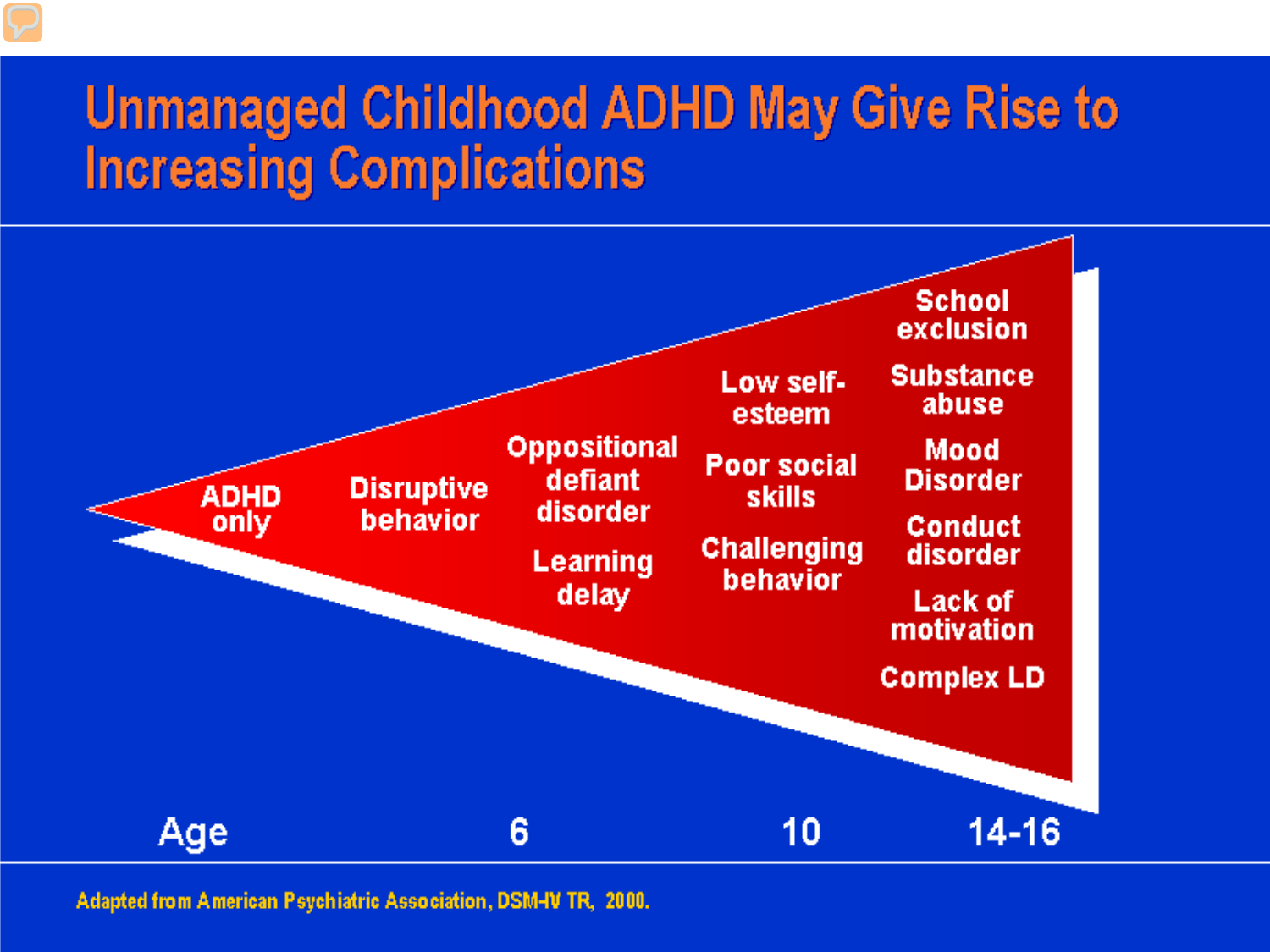# Long term outcome without treatment

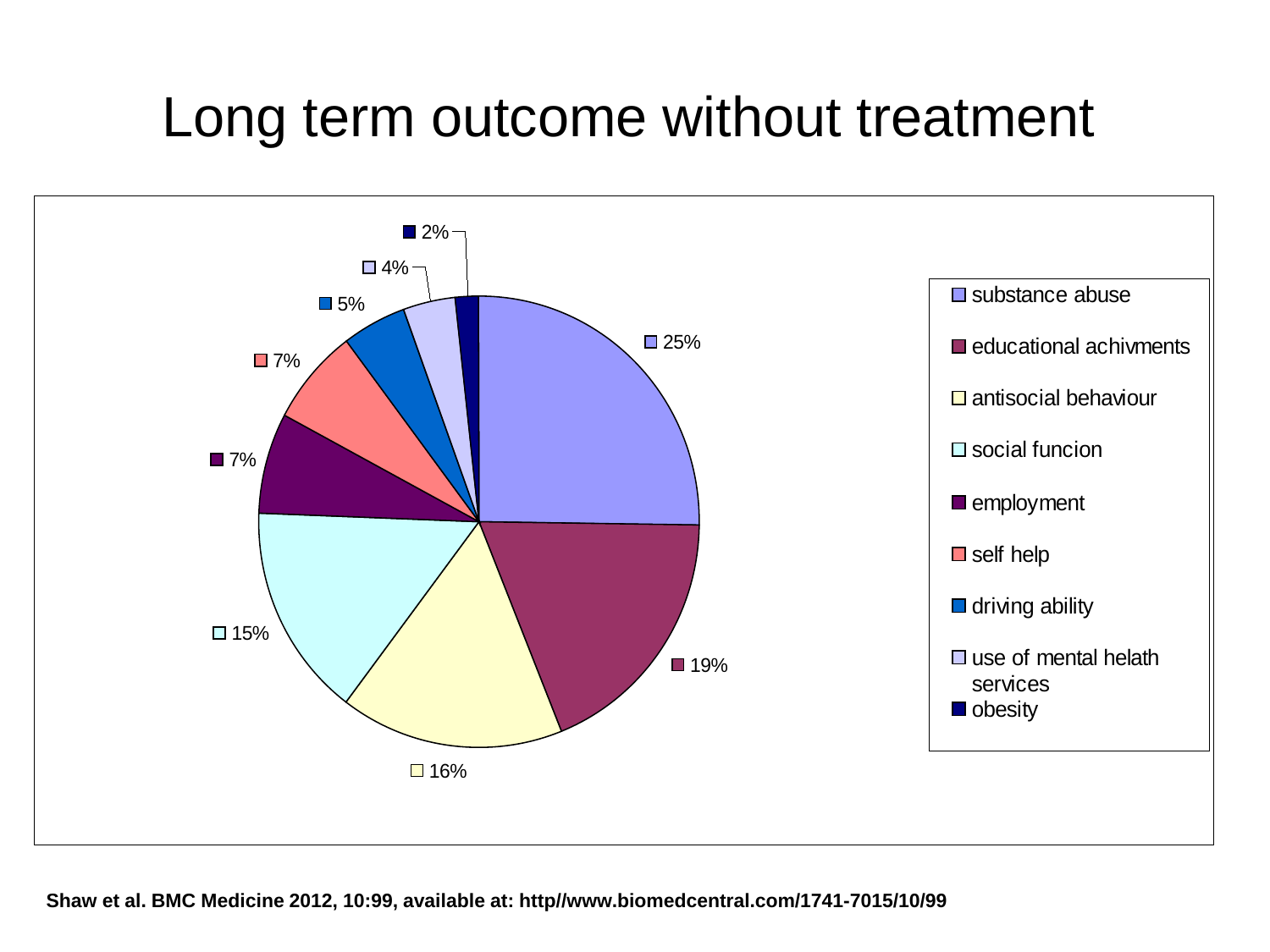# Increased Risk of Traffic Violations and Accidents

Findings from driving records obtained from the state department of motor vehicles

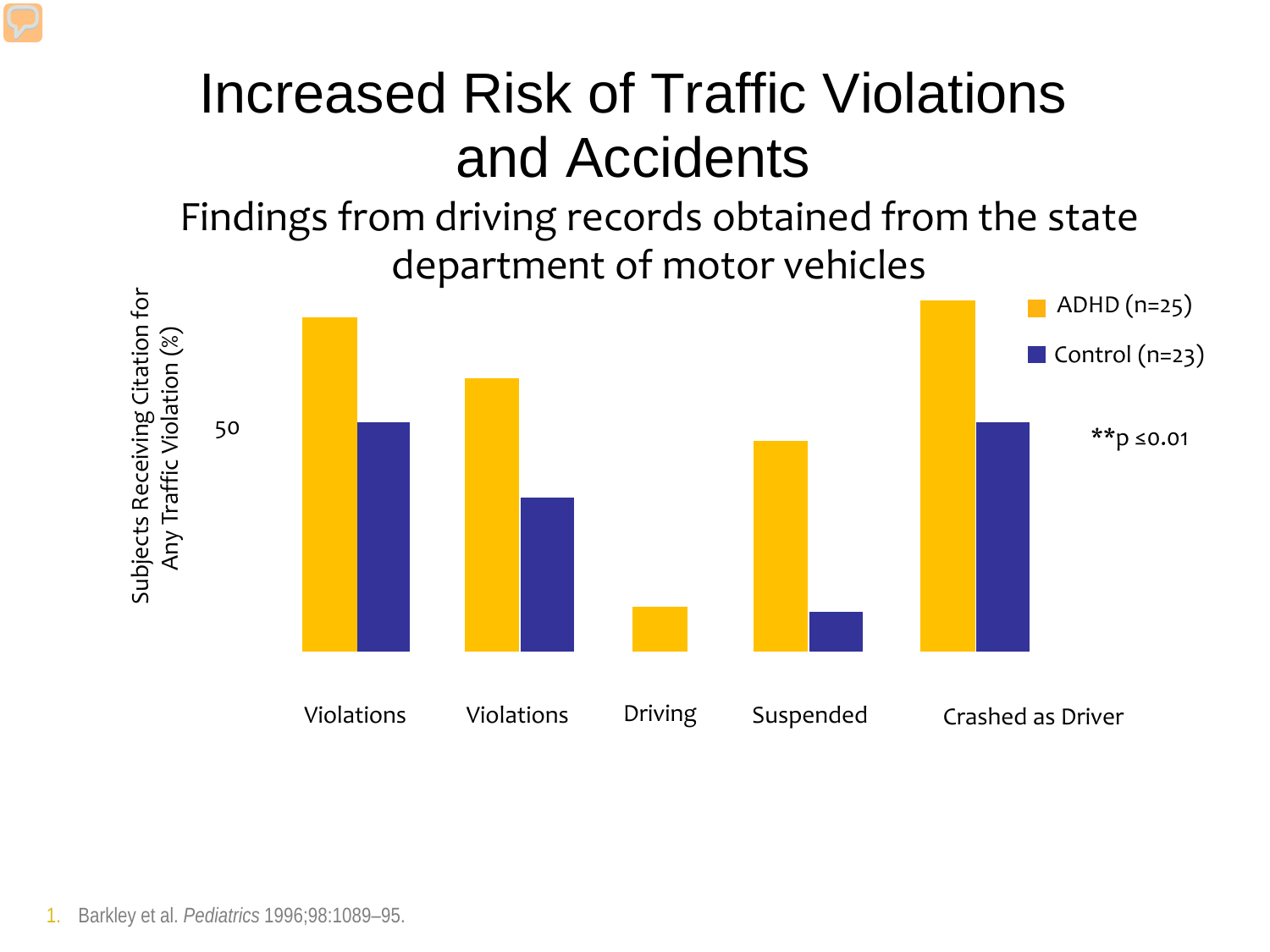# Increased Risk for Employment Problems

- Individuals with ADHD are 3 times more likely to be fired from a job than individuals without ADHD
- ADHD patients change their jobs at a rate of 2–3 times within a 10-year period
- ADHD patients have lower work performance ratings than employees without ADHD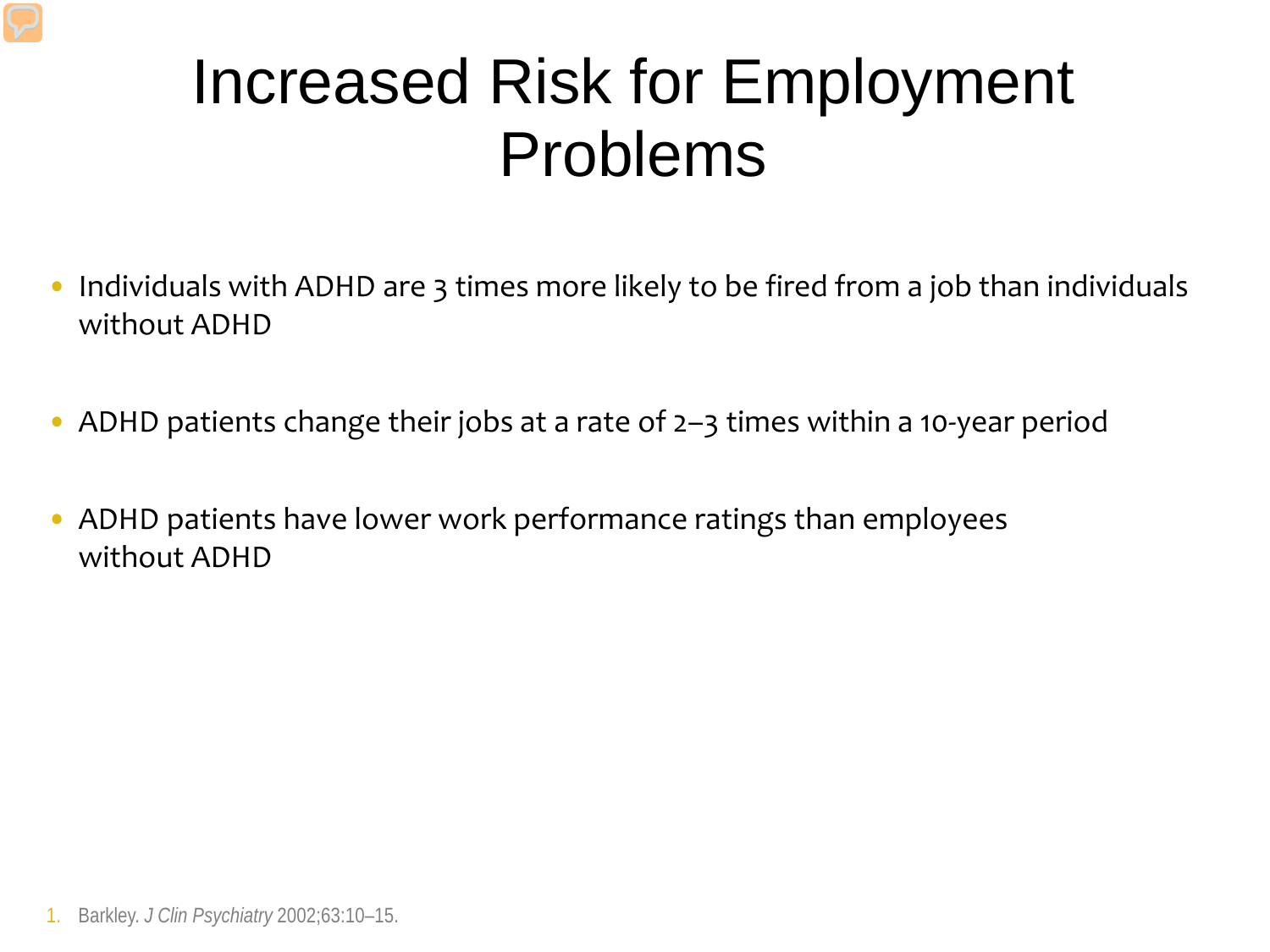# Other Consequences of ADHD

### Outcomes of ADHD on Major Life Activities



1. Barkley et al. *J Am Acad Child Adolesc Psych* 2006;45:192–202.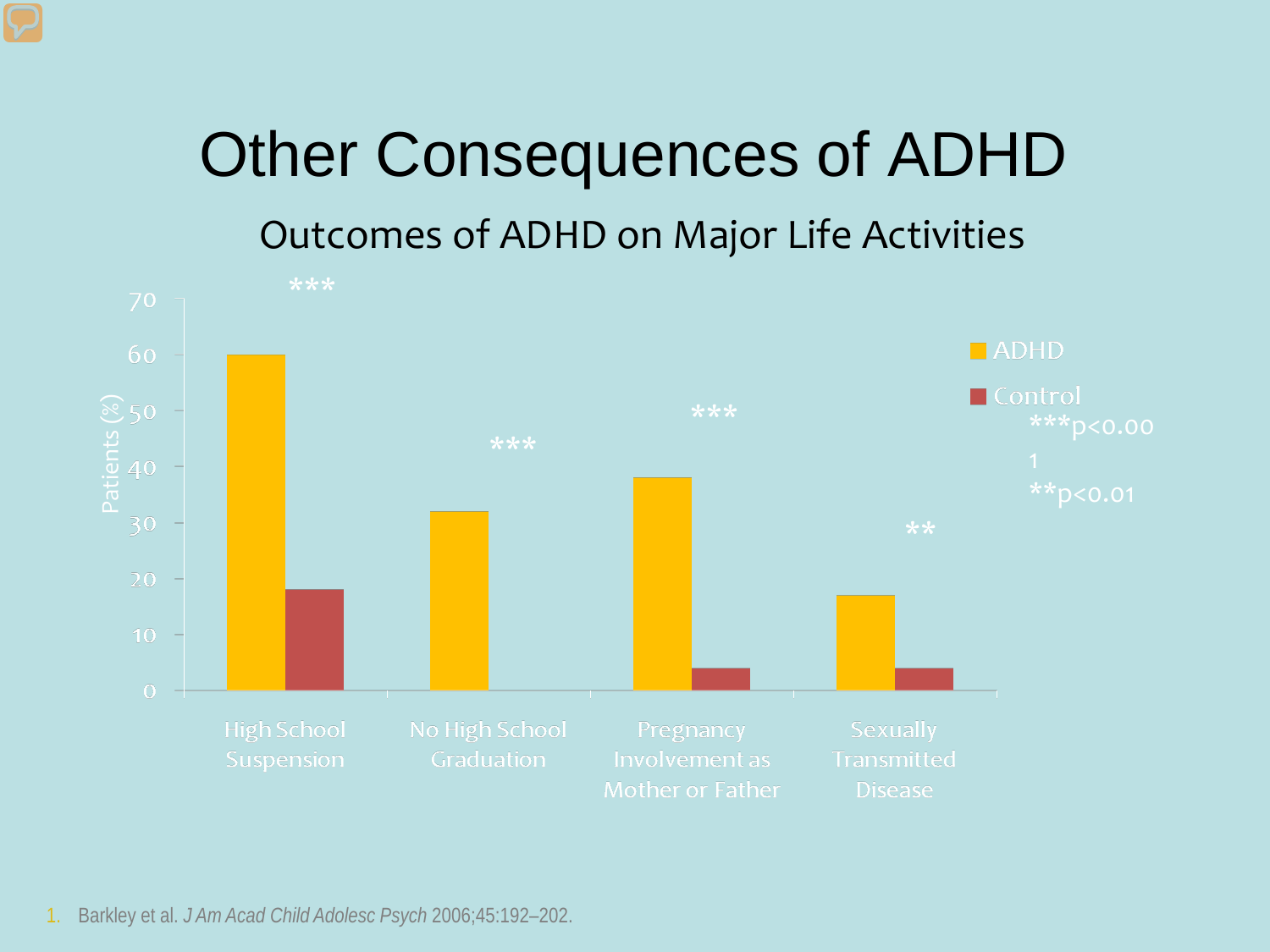# Why Should Adult Mental Health Services be Interested in ADHD?

- ADHD is a common behavioural disorder associated with significant adult psychopathology, social and academic impairments and the risk for negative  $long-term$  outcomes<sup>1,2</sup>
- ADHD symptoms persist into adult life and cause significant clinical impairments<sup>1</sup>
- The main clinical issue is recognition of the disorder in adults and quantifying the load on adult psychopathology<sup>1</sup>
- ADHD is a treatable condition<sup>1</sup>

<sup>1.</sup> Asherson et al. *Br J Psychiatry* 2007;190:4–5.

<sup>2.</sup> Antshel et al. *BMC Med* 2011;9:72**.**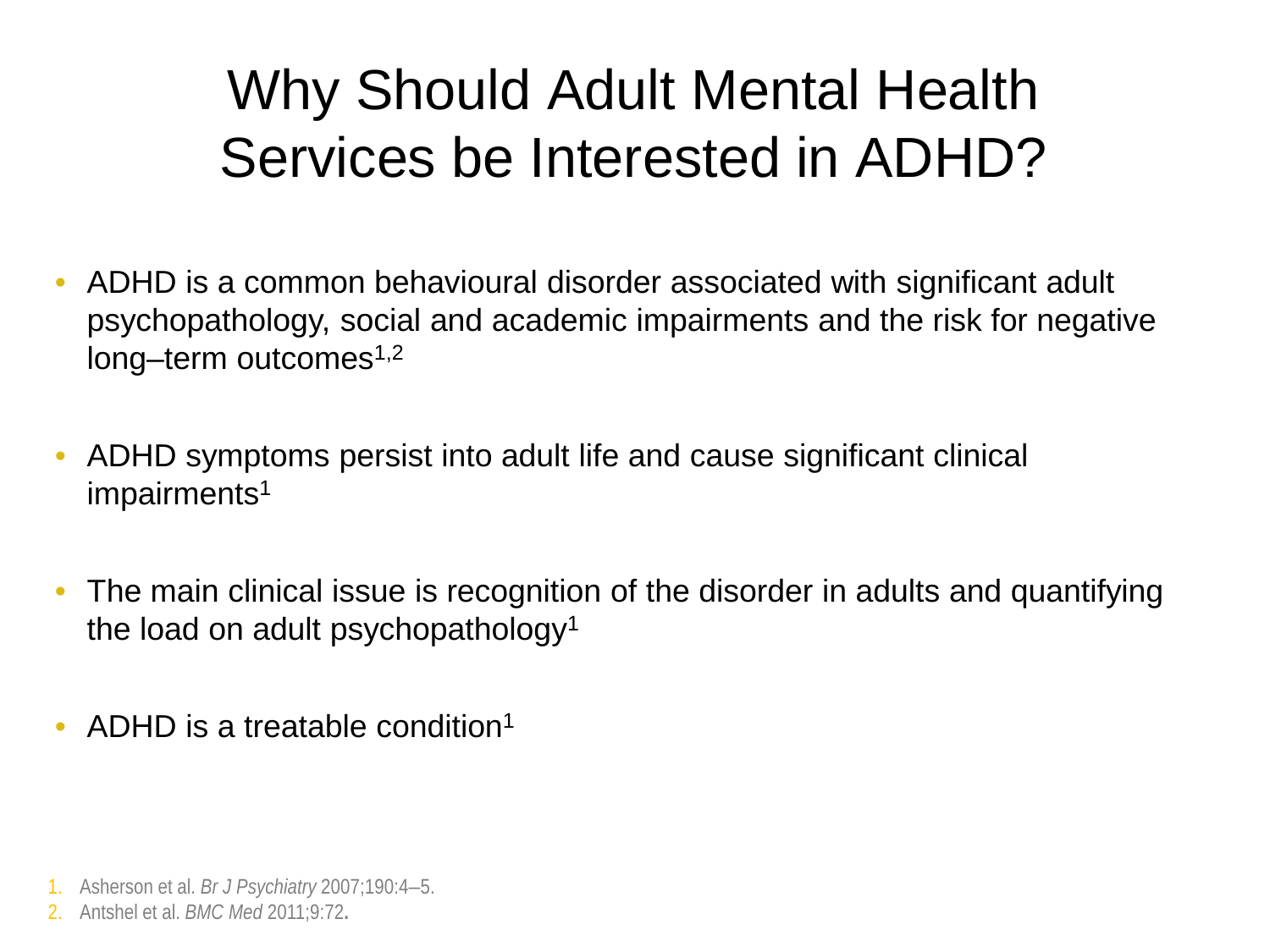# Treatment outcome

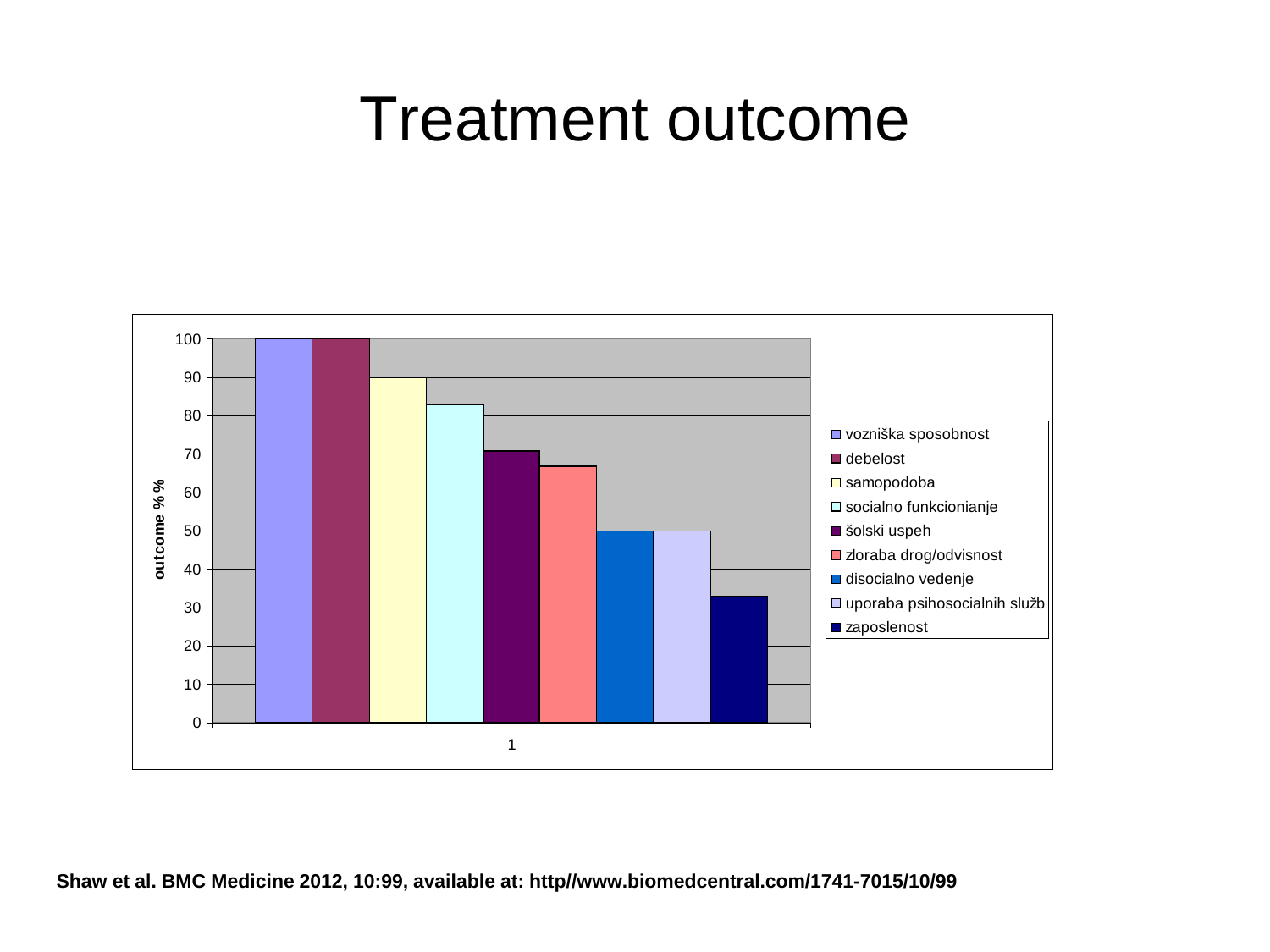# Key Principles

- ADHD in adults is no more difficult to diagnose and treat than other common mental health disorders1
- ADHD in adults is a symptomatic disorder (not just about behaviour)<sup>1,2</sup>
- ADHD in adults is often misdiagnosed for other common adult mental health disorders $1,2$
- ADHD in adults is in most cases treatable<sup>1</sup>

<sup>1.</sup> Asherson. 1st European Network Adult ADHD Conference. London, 2011.

<sup>2.</sup> Kooij et al. *BMC Psychiatry* 2010;10:67.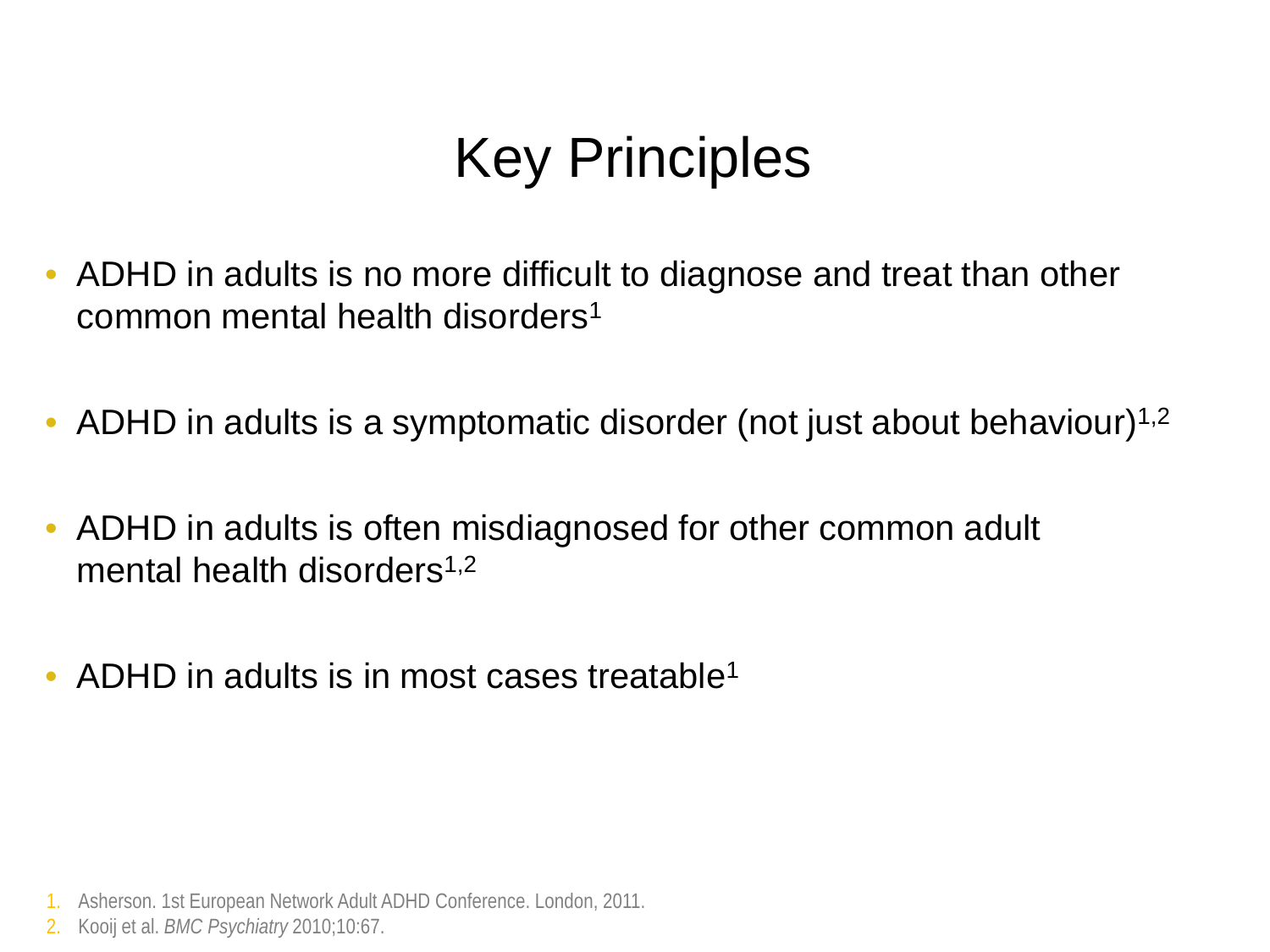### **Assesment**

- Psychiatric History
- Somatic histroy
- Screening for most common comorbid disorders
- Screening for special and general learning difficulties
- Family history
- Substance abuse
- Forensic history

1. Asherson. 1st European Network Adult ADHD Conference. London, 2011.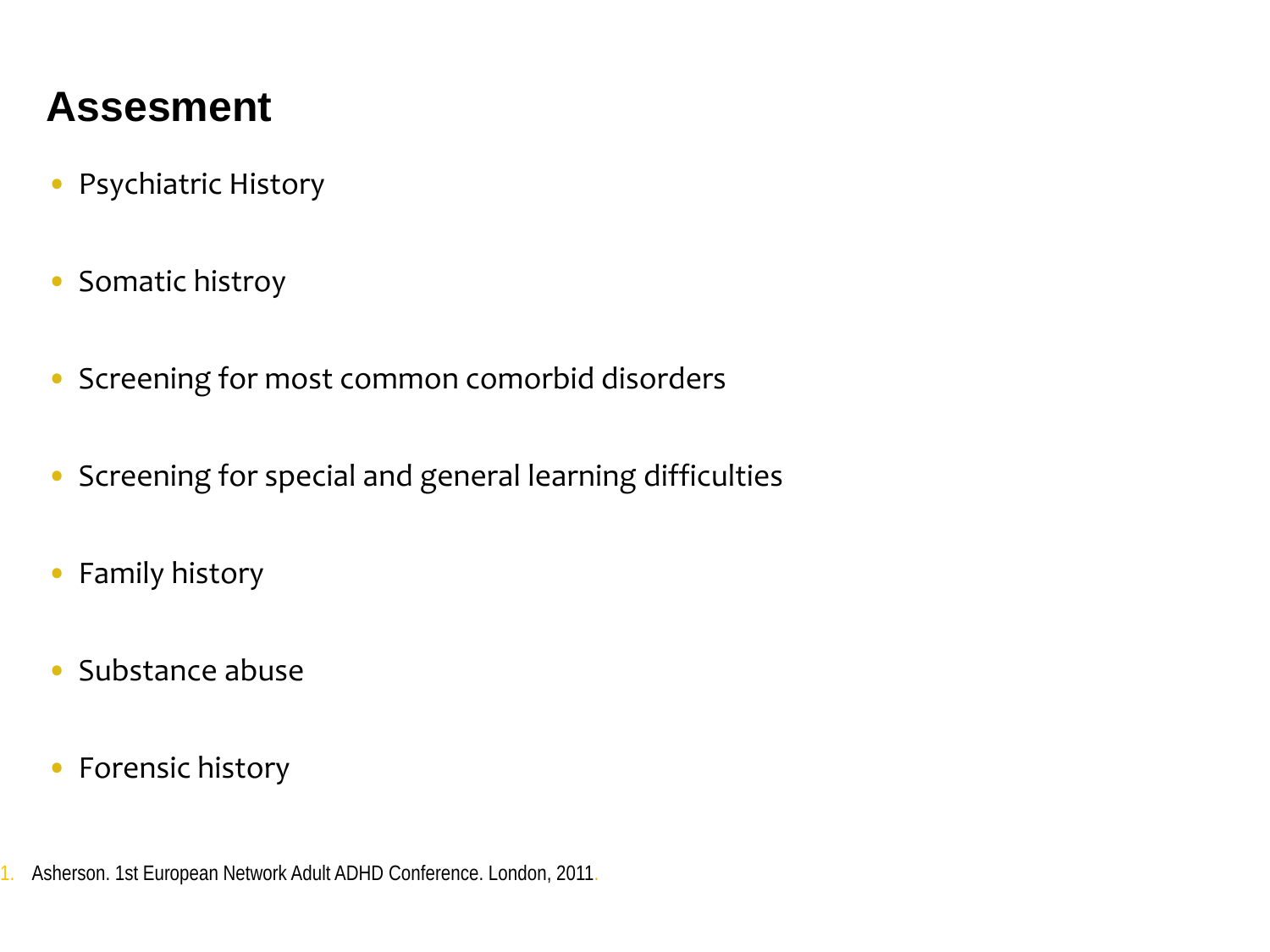# **Patients With ADHD Frequently Have**



MTA cooperative: N=579.

 $416-425$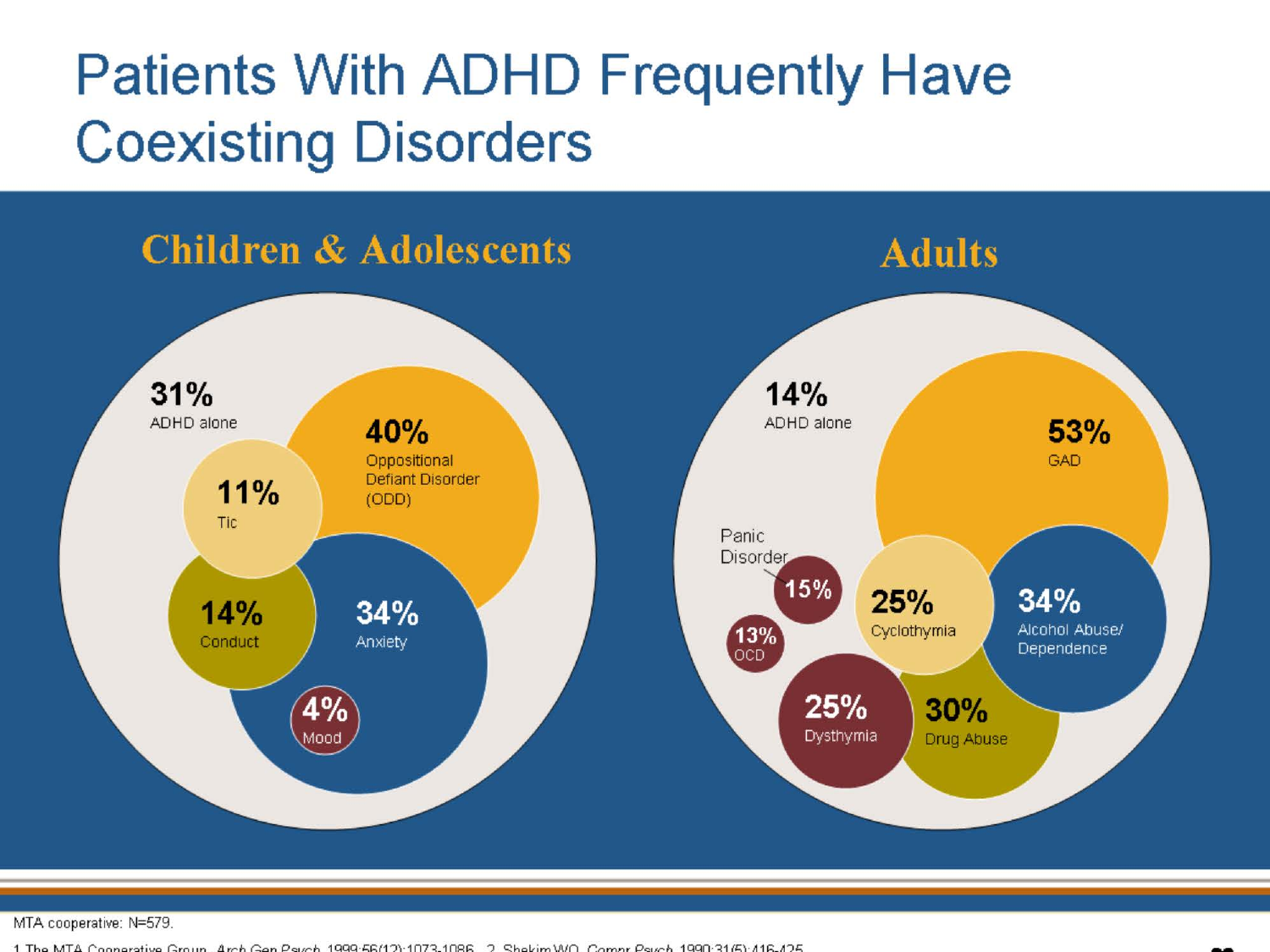# Symptoms of ADHD

Anxiety:<sup>1</sup>

– Ceaseless thoughts, avoidance behaviour

Depression:<sup>1</sup>

– Unstable mood, impatience, irritability, initial insomnia, low selfesteem

Personality disorder:<sup>1</sup>

– Antisocial, borderline, emotionally unstable, poor social interactions, impulsive, adulthood instability trait-like quality

- Hypomania, bipolar ll disorder, cyclothymia:2 – Differentiated by grandiosity, clear focus of thoughts, episodic, reduced need for sleep, psychosis
- 1. Asherson. 1st European Network Adult ADHD Conference. London, 2011.
- 2. Babcock and Ornstein. *Postgraduate Medicine.* 2009;121(3):73-82.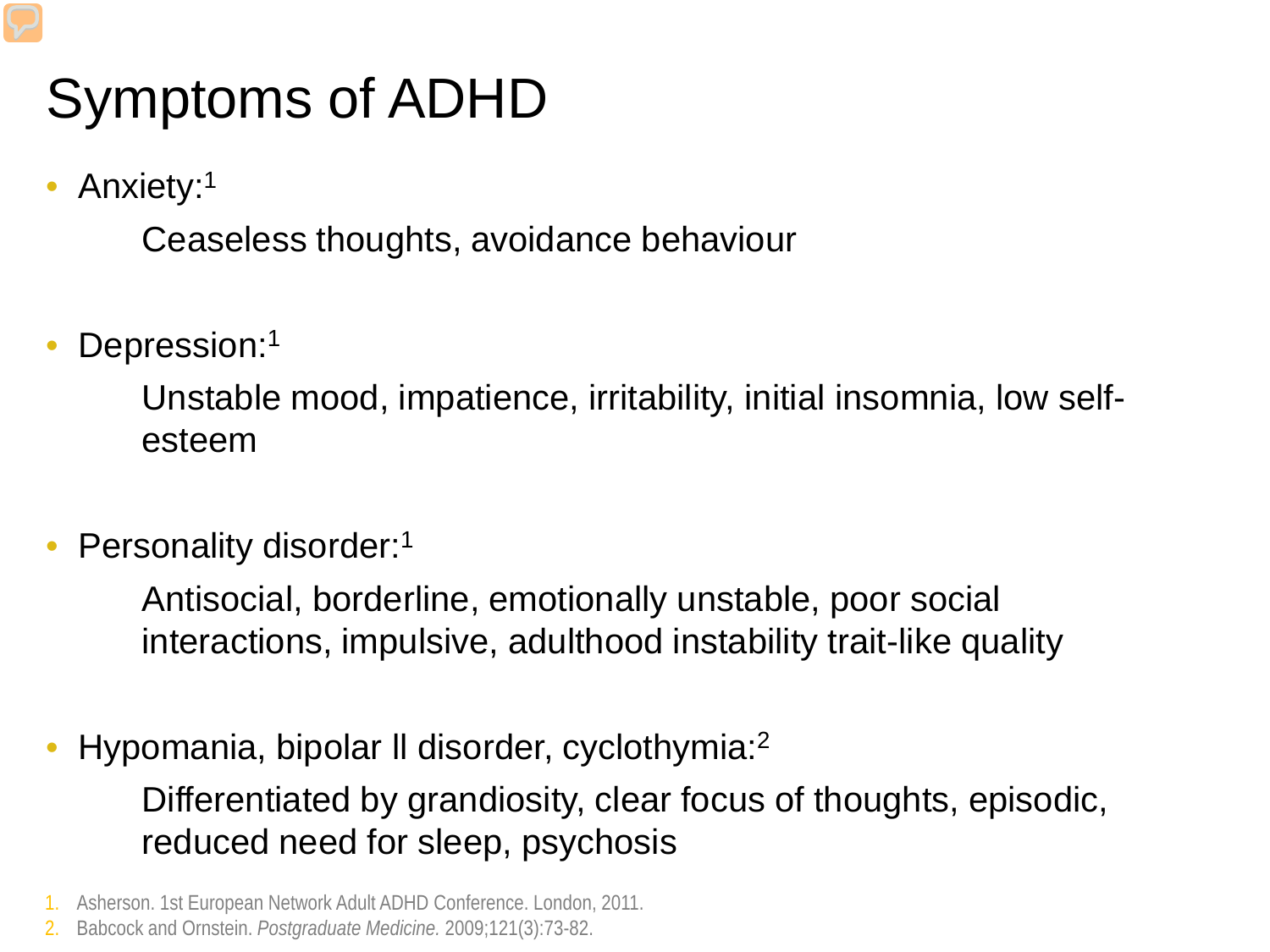# Overlapping Neurodevelopmental Disorders

- Dyslexia (overlapping genetic risk factors)1
- Specific and general learning difficulties (overlapping genetic risk factors, inattention)1
- Pervasive developmental disorder<sup>1</sup>
- Dyspraxia<sup>1</sup>
- Tic disorders/Tourette's disorder1
- Speech problems<sup>2</sup>
- Autism spectrum disorder1

1. Kooij et al. *BMC Psychiatry* 2010;10:67

2. Tannock et al *J Abnl Child Psychol*, 2000; 28(3):237–252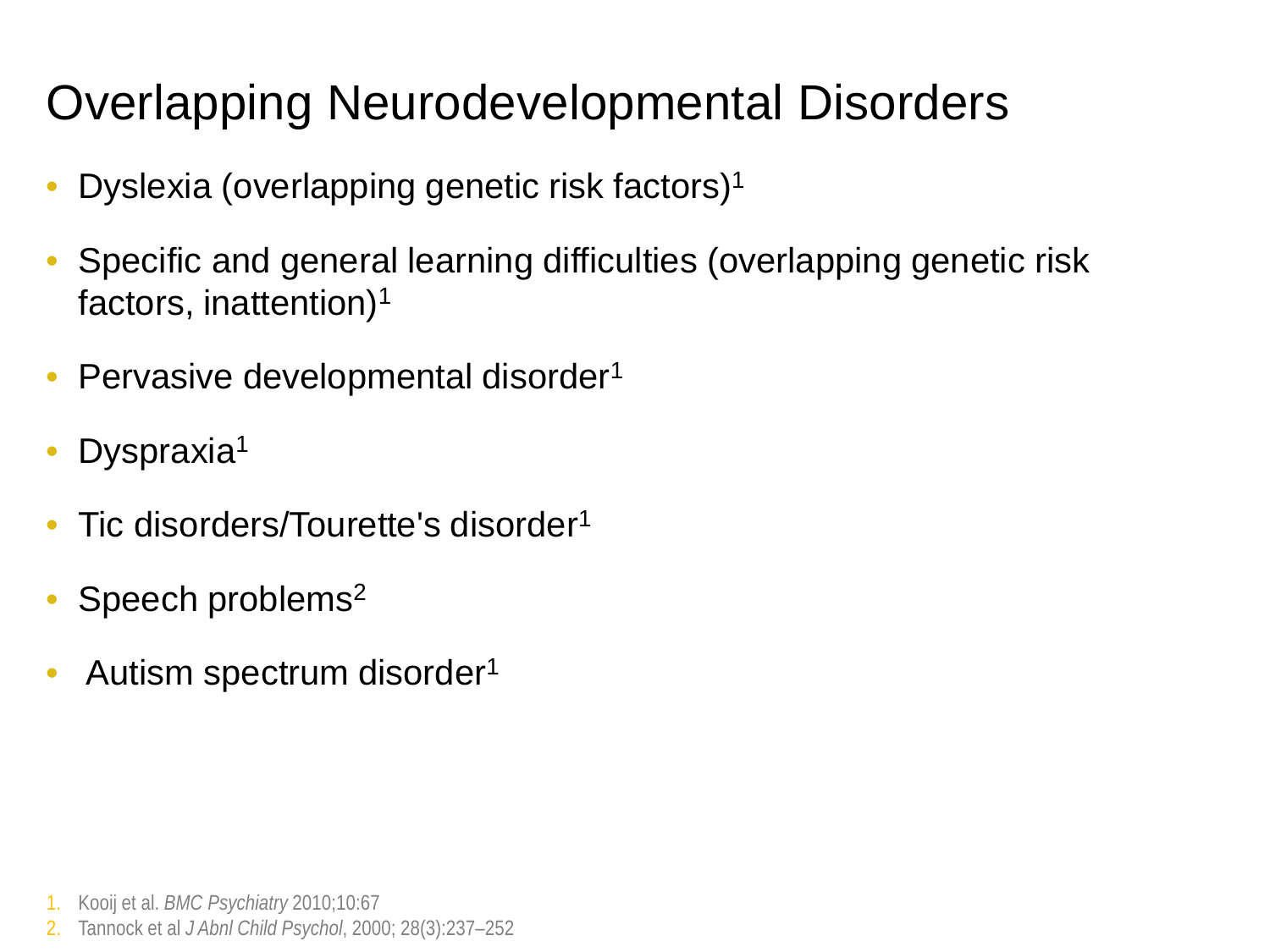ADHD in population with substance abuse disorders and and incarterated population is about 25% - significantly higher than in general population.

Philipsen A, Heslinger B, tebartz van Elst. Attention Deficit Hyperactivity Disorder in Adulthood; Diagnosis, Etiology and Therapy. Dtsch Arztebl Int 2008; 105(17): 311-7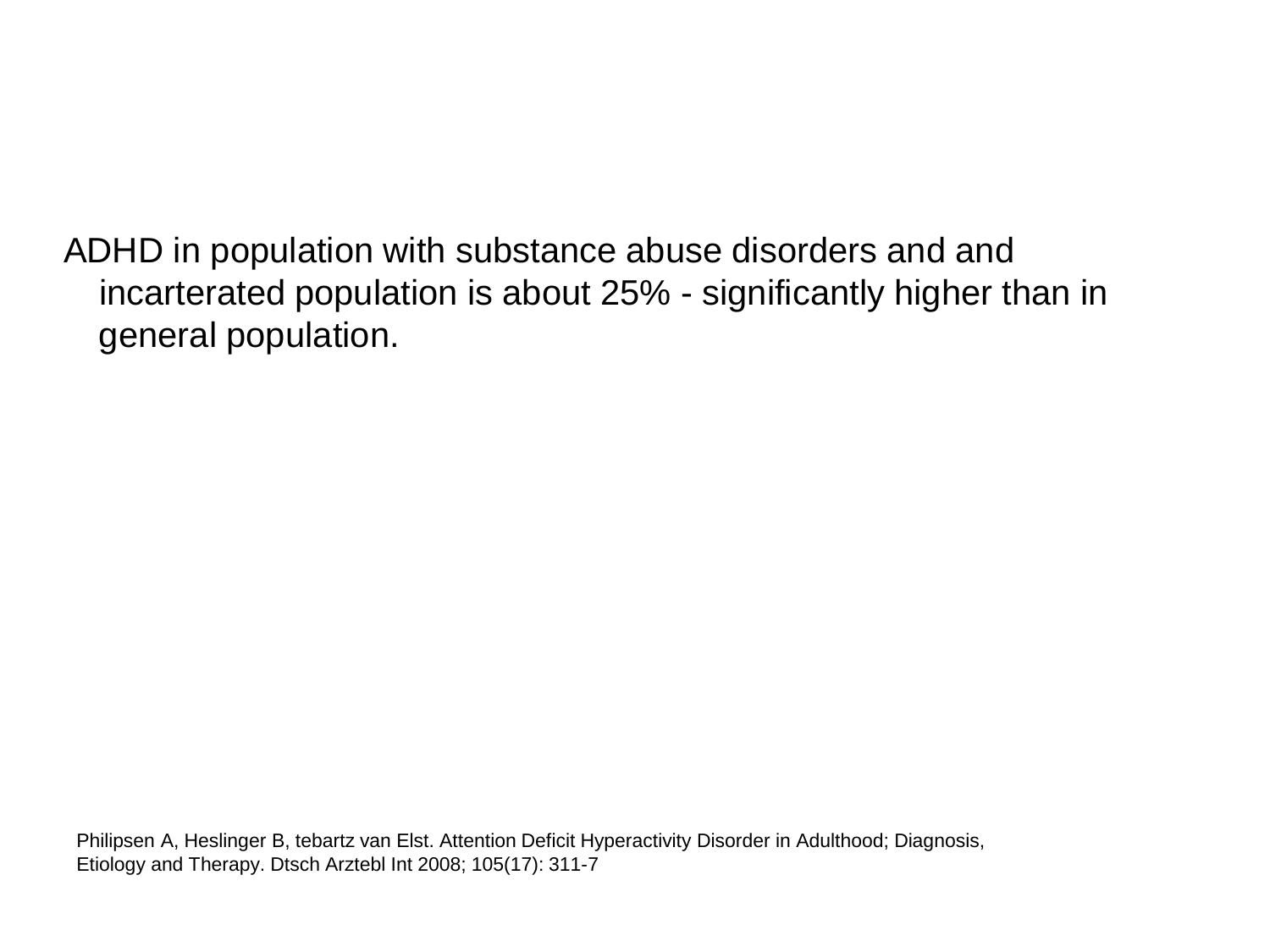#### Medication for ADHD and criminality: Observational Swedish data base analysis

**1. Rate of Crime Over 4 Years in Swedish ADHD Subjects Aged >15 years (N=25,656)**

| <b>Subjects committing</b><br>crime | <b>Male ADHD Subjects</b> | <b>Female ADHD subjects</b> |
|-------------------------------------|---------------------------|-----------------------------|
| <b>ADHD</b>                         | 36.6%                     | 15.4%                       |
| General population                  | 8.9%                      | 2.2%                        |

Hazard Ratio for Conviction for Any Crime During ADHD Medication (2006–2009) vs. Non-**Medication Periods**

| <b>Treatment</b> | Men (N=16,087)<br>Hazard Ratio (95%CI) | <b>Women (N=9,569)</b><br><b>Hazard Ratio</b><br>$(95\%Cl)$ |
|------------------|----------------------------------------|-------------------------------------------------------------|
| All medications  | $0.68(0.63-0.73)$                      | $0.59(0.50-0.70)$                                           |
| Stimulants       | $0.66(0.61 - 0.71)$                    | N/A                                                         |
| Atomoxetine      | $0.76(0.63 - 0.91)$                    | N/A                                                         |

Crimes occurred less often during medication periods (men 32% reduction, women 41% reduction); however, the observational nature of the data cannot confirm a causal relationship with ADHD medication and other factors co-occuring with medication may play a role

Lichtenstein et al. *N Engl J Med.* 2012;367:2006-14.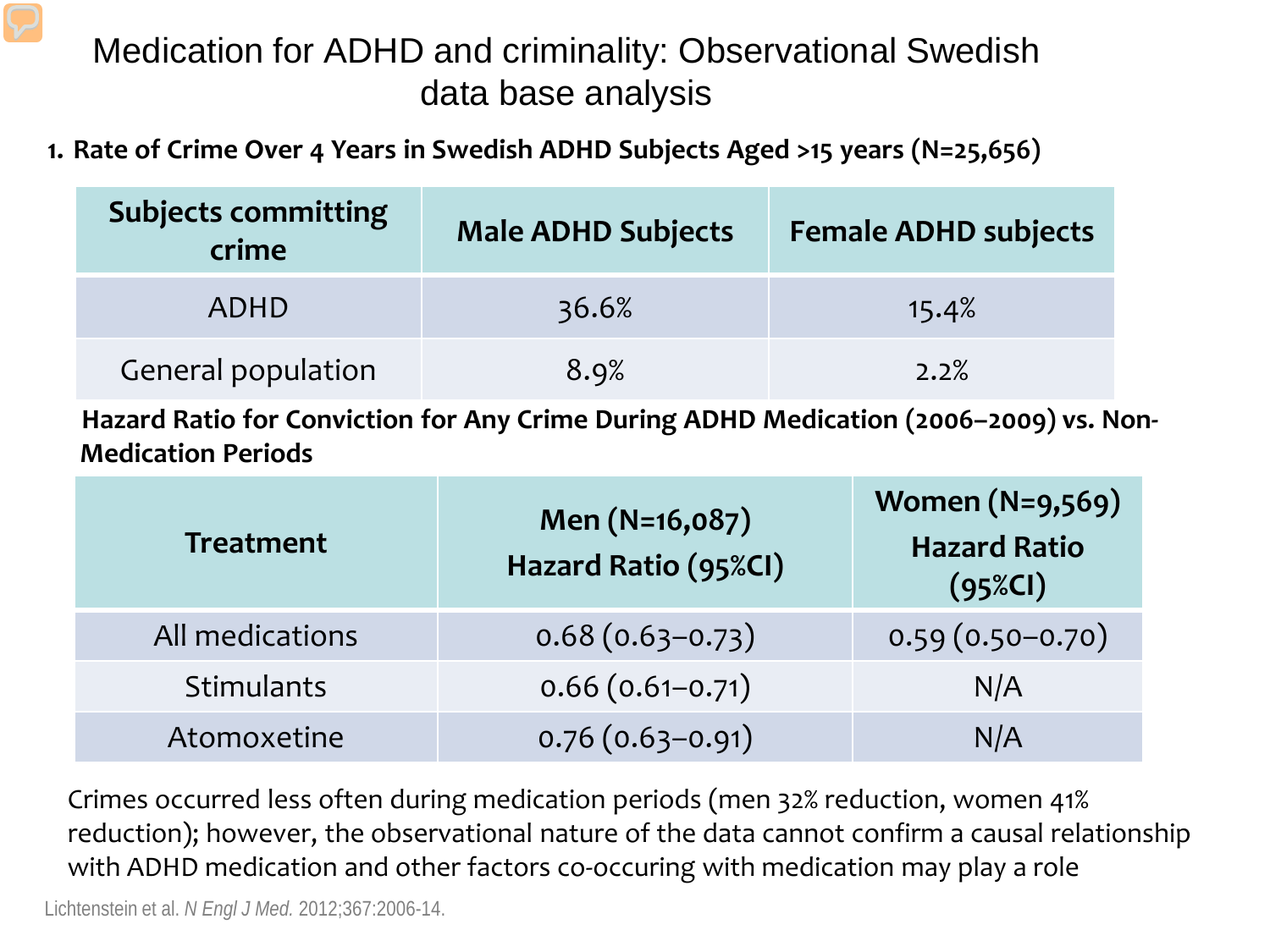High comorbidity of mental health disorders (80%):

- depression (40-60%),
- anxiety (20-60%)
- substance abuse disorders (50-60%).

Philipsen A, Heslinger B, tebartz van Elst. Attention Deficit Hyperactivity Disorder in Adulthood; Diagnosis, Etiology and Therapy. Dtsch Arztebl Int 2008; 105(17): 311-7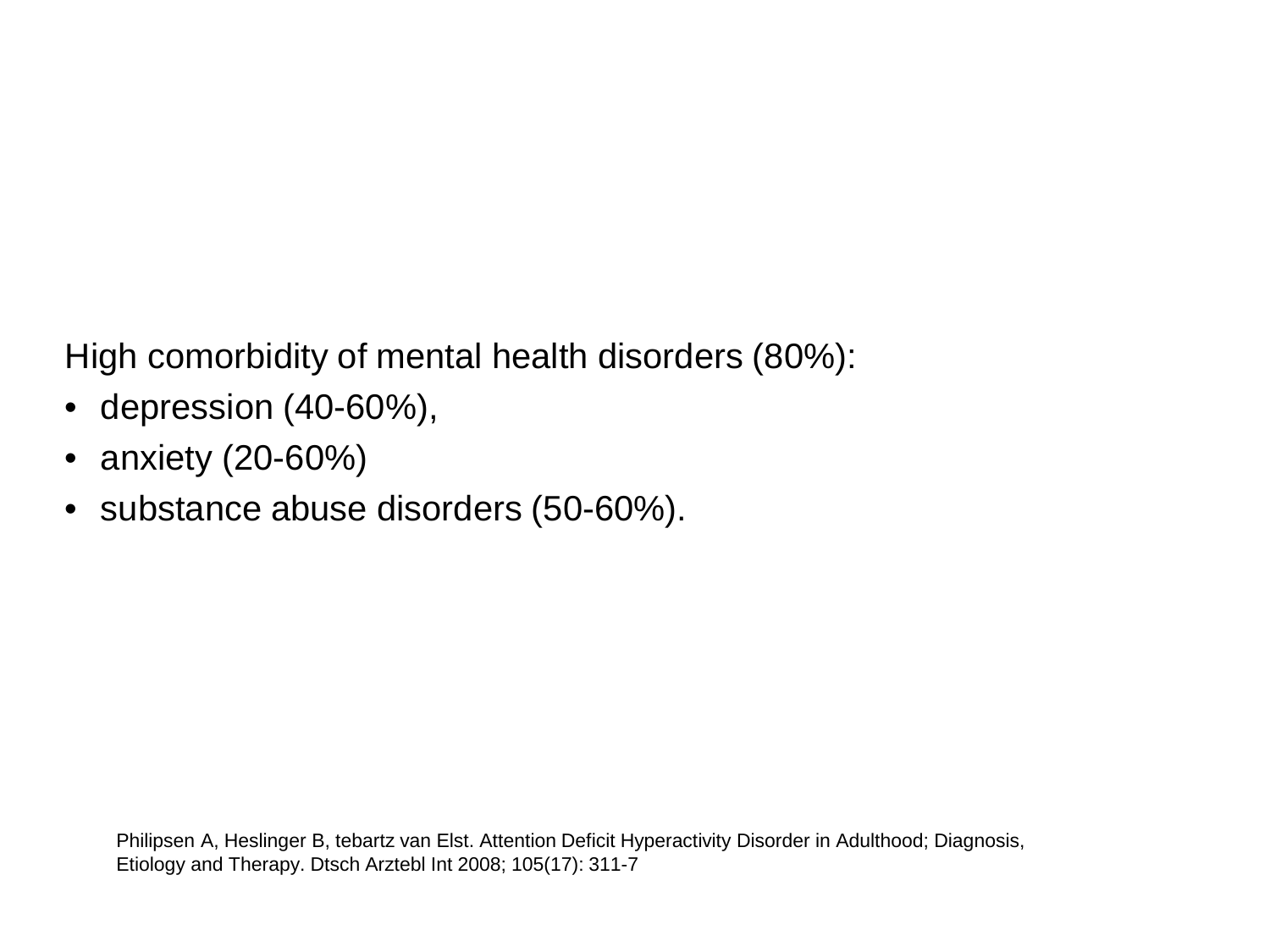#### DD:

Depression specially with cognitive disfunction but no continuity of symptoms.

Borderline personality disorder – high overlaping the symptoms:

- Impulsivity and emotional instability
- Anxiety offten followed by autoagressive/self-harming behaviour, suicidal ideation or PTSD.

Philipsen A, Heslinger B, tebartz van Elst. Attention Deficit Hyperactivity Disorder in Adulthood; Diagnosis, Etiology and Therapy. Dtsch Arztebl Int 2008; 105(17): 311-7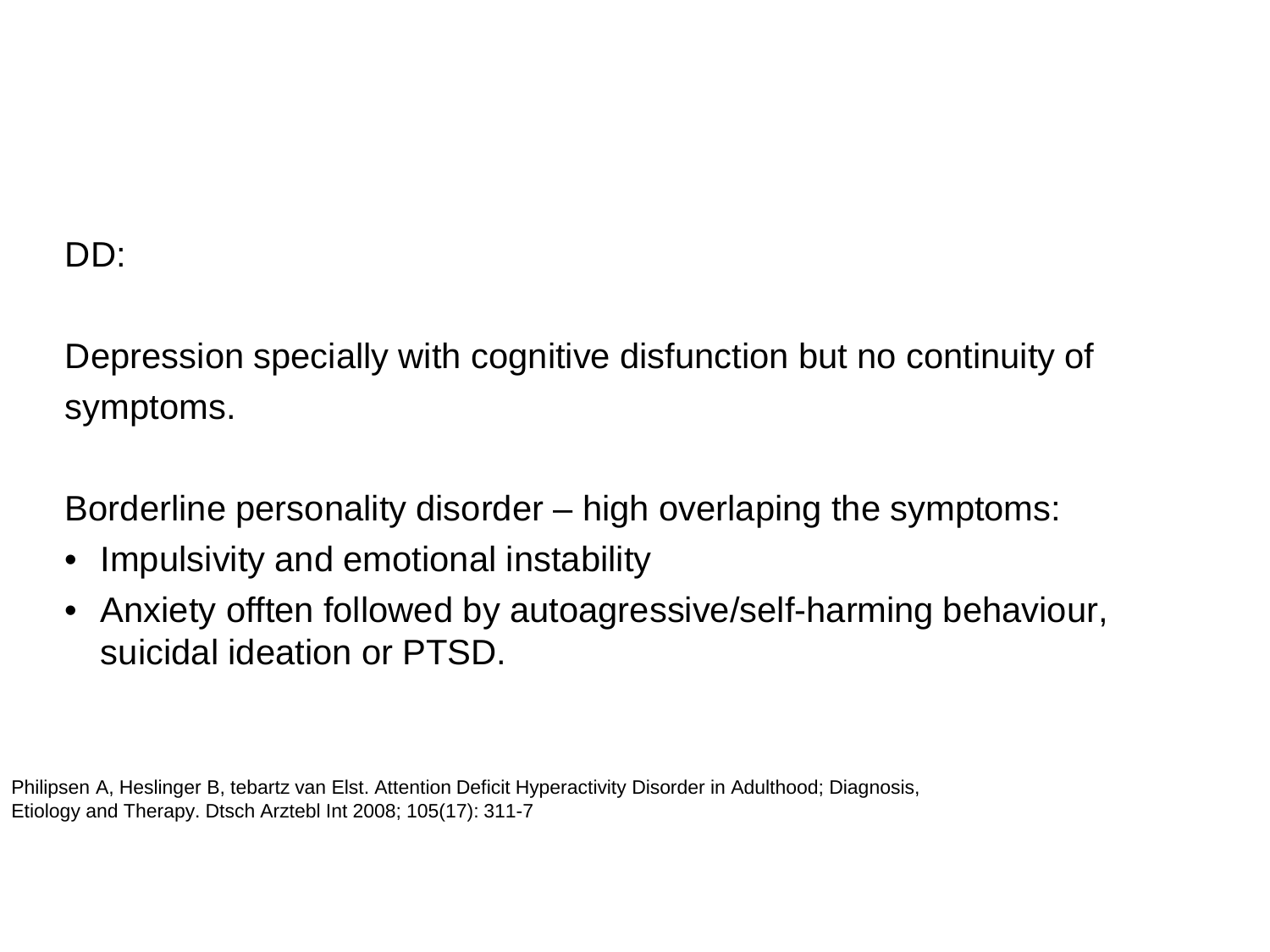# ADHD and Depressive Mood Symptoms

No anhedonia, no appetite disturbances<br>disturbances

Usually responds to control of symptoms

and improvement in level of function

# **ADHD Mood Disorder**

Chronic mood instability Mood instability only during episode

Episodes of depression, requiring separate treatment of depression

1. Amons. *J Affective Disord* 2006;91:251–5.

2. Kooij et al. *J Attention Disord* 2012;16:3S–19S.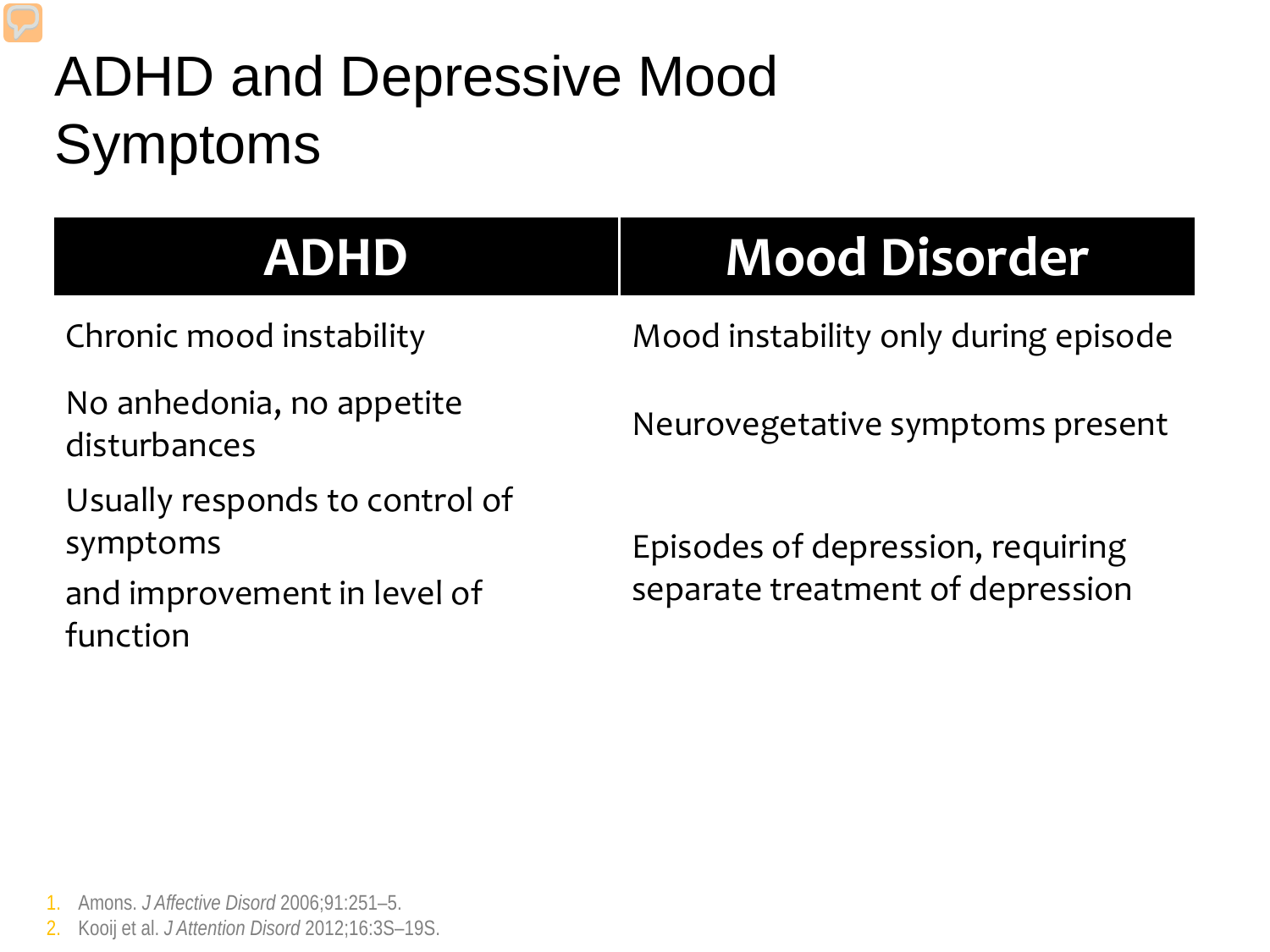# ADHD and Bipolar Disorder

Trait-like, no change from pre-morbid

Excitable, but not grandiose/elated Grandiose/elated<sup>2</sup>

Reports being unable to function<sup>1</sup> Reports high level function<sup>1</sup>

Chronic low self-esteem<sup>2</sup> Episodes of depression<sup>1</sup>

Usually possesses insight, complains of changeable moods thangeable moods

Complains of being unable to

# **ADHD Bipolar Disorder**

Early childhood onset<sup>1</sup> Adolescent or adult onset<sup>1</sup>

state<sup>1</sup> Episodic course, change from pre-morbid state<sup>1</sup> Episodic course, change from pre-morbid state<sup>1</sup>

Difficulty sleeping<sup>2</sup> Reduced need for sleep<sup>2</sup>

complains of being anable to<br>Subjective sense of sharpened mental abilities<sup>1</sup><br>Concentrate/focus<sup>1</sup>

Restless (fidgety, difficult being still)<sup>1</sup> Overactivity, often linked to unrealistic ideas/plans<sup>1</sup>

- 1. APA. DSM-IV-TR. APA 2000.
- 2. Kooij et al. *J Att Dis* 2012;16:3S–19S.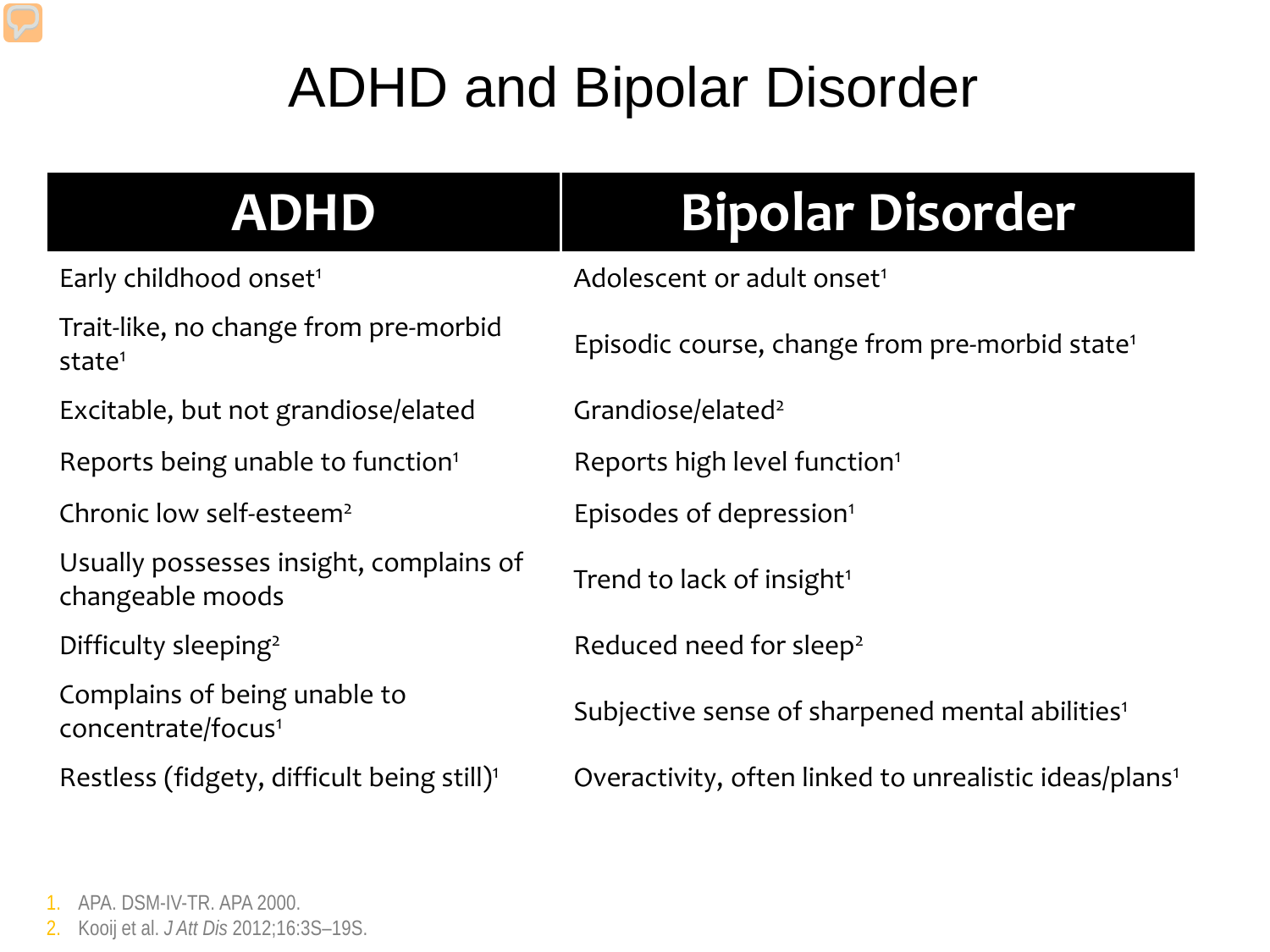#### **Adult Self-Report Scale** (ASRS-V1.1) Screener

This screener is intended for people aged 18 years or older

#### **About the questionnaire**

Are you living with Adult Attention-Deficit/Hyperactivity Disorder (ADHD)? Many adults have been living with ADHD and don't recognise it.

The Adult Self-Report Scale Screener can be used as a starting point to help you recognise the signs/symptoms of ADHD, but it is not meant to replace consultation with a trained healthcare professional. An accurate diagnosis can only be made through a dinical evaluation.

Regardless of the questionnaire results, if you have concerns about diagnosis and treatment of ADHD, please discuss this with your physician.

| <b>Patient Name</b>                                                                                                                                                                                                                                                                                                                                                                                |      | <b>Today's Date</b> |         |             |                      |  |
|----------------------------------------------------------------------------------------------------------------------------------------------------------------------------------------------------------------------------------------------------------------------------------------------------------------------------------------------------------------------------------------------------|------|---------------------|---------|-------------|----------------------|--|
| Please answer the questions below, rating yourself on each of the criteria<br>shown using the scale on the right side of the page. As you answer each<br>question, place an X in the circle that best describes how you have felt and<br>conducted yourself over the past 6 months. Please give this completed<br>checklist to your healthcare professional to discuss during today's appointment. | ever | arely               | iometim | <b>Then</b> | <b>Chien</b><br>Кiey |  |
| How often do you have trouble wrapping up the final details<br>of a project, once the challenging parts have been done?                                                                                                                                                                                                                                                                            |      |                     |         |             |                      |  |
| How often do you have difficulty getting things in order<br>when you have to do a task that requires organisation?                                                                                                                                                                                                                                                                                 |      |                     |         |             |                      |  |
| How often do you have problems remembering<br>appointments or obligations?                                                                                                                                                                                                                                                                                                                         |      |                     |         |             |                      |  |
| When you have a task that requires a lot of thought,<br>how often do you avoid or delay getting started?                                                                                                                                                                                                                                                                                           |      |                     |         |             |                      |  |
| How often do you fidget or squirm with your hands<br>or feet when you have to sit down for a long time?                                                                                                                                                                                                                                                                                            |      |                     |         |             |                      |  |
| How often do you feel overly active and compelled<br>to do things, like vou were driven by a motor?                                                                                                                                                                                                                                                                                                |      |                     |         |             |                      |  |

Add the number of checkmarks that appear in the darkly shaded area. Four (4) or more checkmarks indicate that your<br>symptoms may be consistent with ADHD. Please give the completed questionnaire to your healthcare profession your next appointment to discuss the results.





2.2.5. Kool, MO, PhO & M.H. Francisco, MSc. 2010, Drivk Foundation, Holland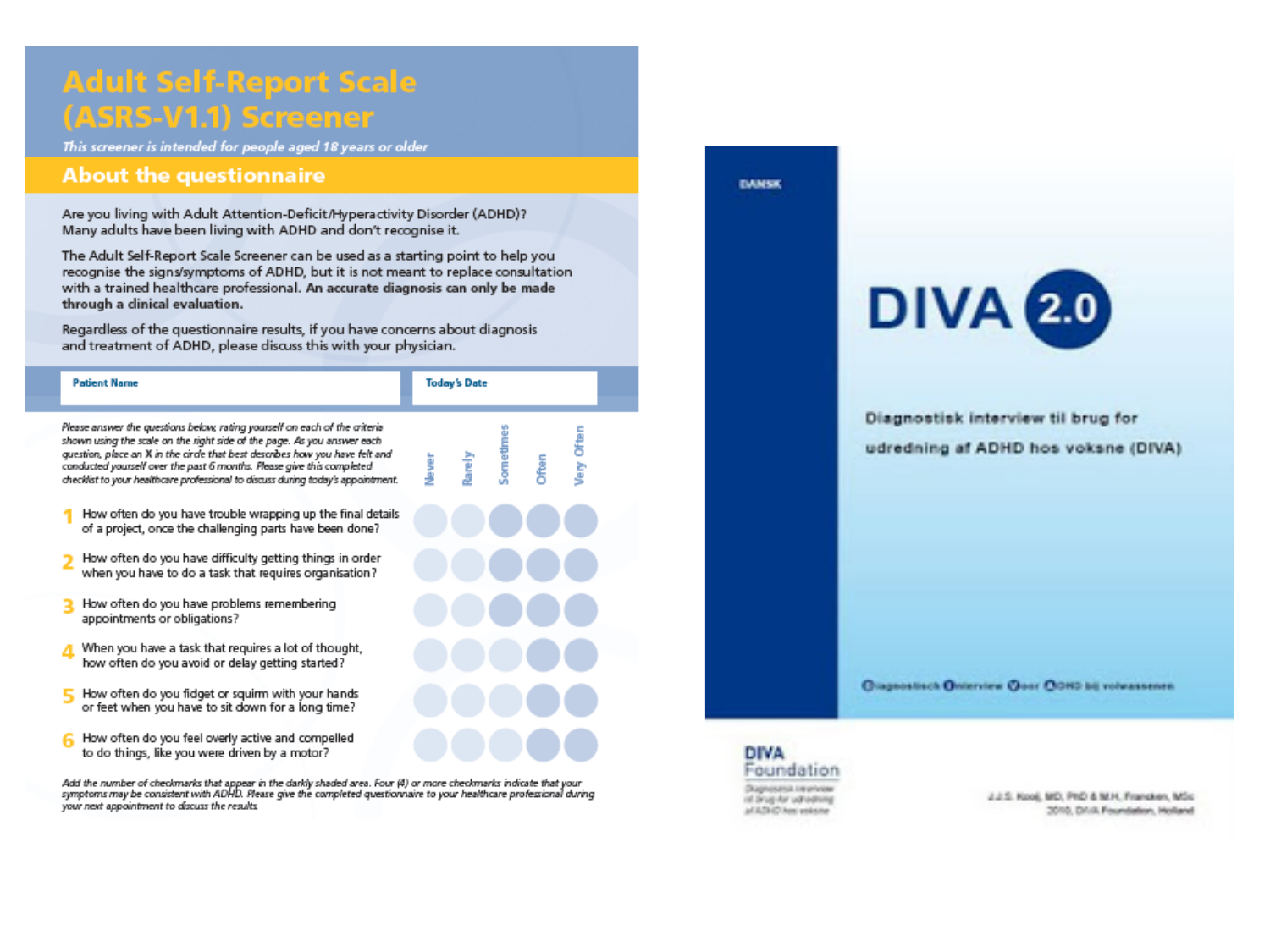# ADHD and Anxiety

| <b>ADHD</b>                                                                         | <b>Anxiety Disorder</b>                                                              |
|-------------------------------------------------------------------------------------|--------------------------------------------------------------------------------------|
| Ceaseless mental activity <sup>1</sup>                                              | Anxious worrying (might look like obsessive<br>thought processes [OCD]) <sup>2</sup> |
| Motor restlessness <sup>1</sup>                                                     | Nervous tension <sup>2</sup>                                                         |
| Family history of ADHD <sup>2</sup>                                                 | Family history of anxiety-depression <sup>2</sup>                                    |
| Avoids frustrating situations: Shopping,<br>social situations, queueing, travelling | Phobic avoidance <sup>2</sup>                                                        |
| Easily feeling overwhelmed <sup>3</sup>                                             | Easily becoming anxious <sup>2</sup>                                                 |
| Forgetfulness <sup>2</sup>                                                          | Hypervigilant                                                                        |
| No somatic symptoms <sup>1</sup>                                                    | Somatic symptoms <sup>1</sup>                                                        |
| Improved by stimulants <sup>4</sup>                                                 | Exacerbated by stimulants <sup>4</sup>                                               |
|                                                                                     |                                                                                      |
|                                                                                     |                                                                                      |

<sup>1.</sup> Kooij et al. *J Att Dis* 2012;16:3S–19S.

<sup>2.</sup> APA. DSM-IV-TR. APA 2000

<sup>3.</sup> Reimherr et al Biol Psychiatry 2005;58:125–131.

<sup>4.</sup> Ritalin SPC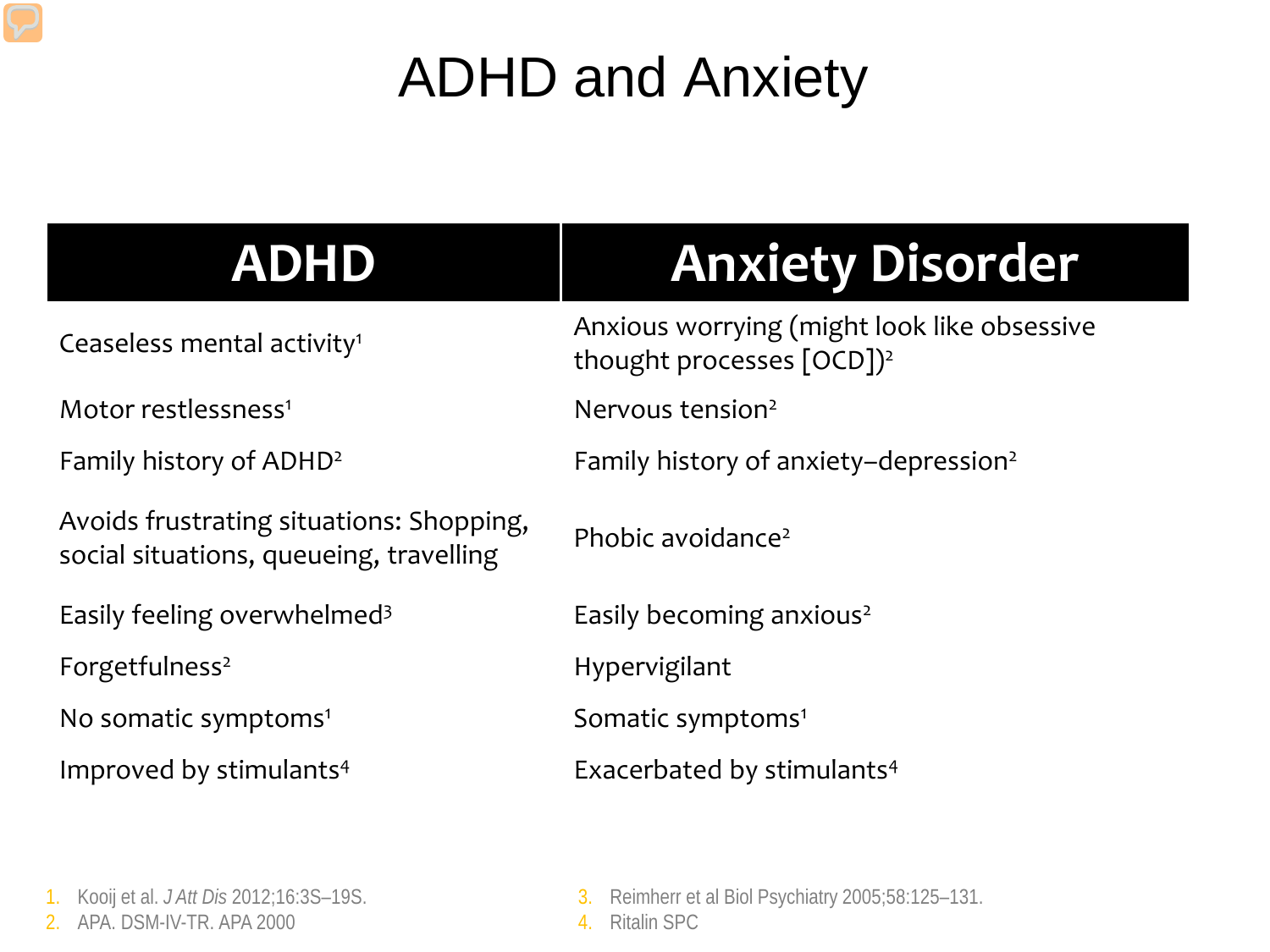# ADHD and Personality Disorder

| <b>ADHD</b>                                     | <b>Borderline Personality</b><br>Disorder                             |
|-------------------------------------------------|-----------------------------------------------------------------------|
| Childhood/adolescent onset <sup>1</sup>         | Early adult/adolescent onset <sup>1</sup>                             |
| Defined by impairment <sup>2</sup>              | Defined by impairment <sup>2</sup>                                    |
| Chronic-like trait <sup>1</sup>                 | Chronic-like trait <sup>1</sup>                                       |
| Pervasive across situations <sup>1</sup>        | Pervasive across situations <sup>2</sup>                              |
| Affective lability (can be severe) <sup>4</sup> | Affective lability <sup>3</sup>                                       |
| Impulsive $3$                                   | Impulsive $3$                                                         |
| Inattention $3$                                 | Frantic efforts to avoid real or imagined<br>abandonment <sup>4</sup> |
|                                                 | Recurrent suicidal behaviour <sup>4</sup>                             |

- 1. APA. DSM-IV-TR. APA 2000.
- 2. Miller et al. *J Clin Psychiatr* 2008;69:1477–84.
- 3. Distel et al. *Am J Med Genet* 2011;156:817–25.
- 4. Kooij et al. *J Att Dis* 2012:16(5S):3S–19S.